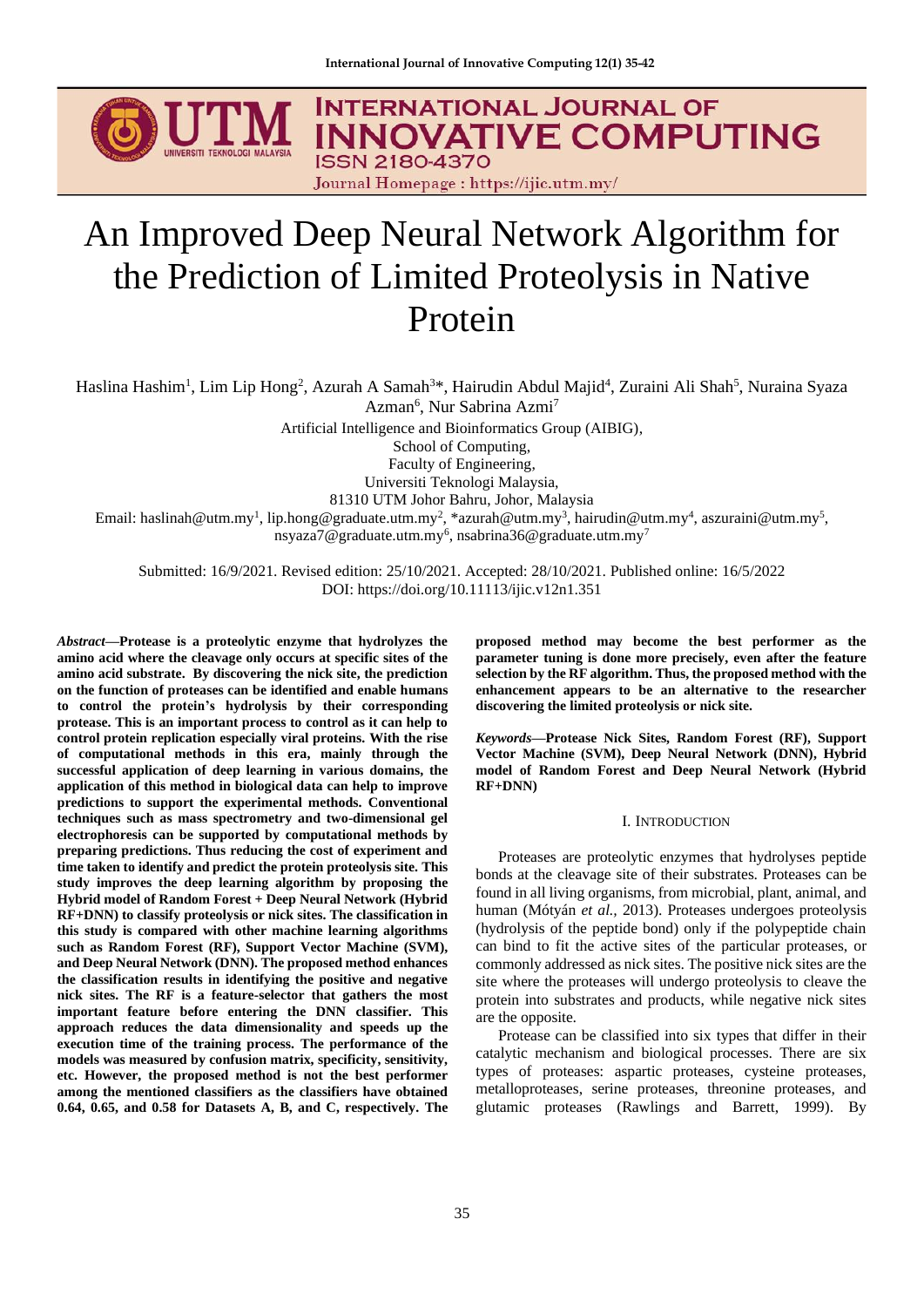discovering the nick site, the prediction on the function of proteases can be identified and enable humans to control the limited proteolysis or hydrolysis of the protein by their corresponding protease. This is an important process to control as it can help to control protein replication especially viral proteins

Thus, the research is important in epidemiology. With the rise of computational methods in this era, deep learning is becoming more famous and applied in every field of study, including the biological area. Conventional techniques such as mass spectrometry and two-dimensional gel electrophoresis can be supported by computational methods by preparing predictions. Thus reducing the cost of experiment and time taken to identify and predict the protein proteolysis site. Song and colleagues (Song *et al*., 2012) proposed an integrated featurebased server (PROSPER), a machine learning approach built based on Support Vector Machine (SVM), to predict protease cleavage sites. The study proved that the machine learning method predicts cleavage sites of multiple proteases within a single substrate sequence through PROSPER (Song *et al*., 2012). In addition, the prediction of the lysine succinylation sites has been implemented with a Random Forest (RF) algorithm by Jia and colleagues (Jia *et al.,* 2016). RF is also being applied to predict the HIV-1 protease by several studies (Li *et al*., 2018; Sigh *et al*., 2018; Lu *et al*., 2019). DeepSig is a Deep Neural Network (DNN)based approach in peptide signal detection, and nick site prediction contributed by Savojardo and colleagues (Savojardo *et al*., 2018).

This research aims to address the application of the machine learning algorithm in classifying the positive or negative nick sites of protease in the native protein. This research also introduces an improved deep neural network method and benchmarks the performance with other machine learning algorithms such as RF, SVM, and DNN. The machine learning classifiers used are Random Forest (RF), Support Vector Machine (SVM), Deep Neural Network (DNN), and proposed improved DNN – the hybrid model of RF and DNN.

In this research, data undergo pre-processing, feature selection, and applied Synthetic Minority Over-sampling Technique (SMOTE) to balance the protease nick sites datasets. The performance of the classifiers is evaluated using several performance metrics such as confusion matrix, specificity, sensitivity, etc. The proposed machine learning algorithm is then compared to the other famous machine learning algorithms mentioned earlier. These research experiments will be carried on Google Cloud Platform (GCP) and Google Collaboratory (Collab) with the machine learning algorithms' libraries such as Scikit-learn and Keras in python language.

# II. METHODOLOGY

The overall methodology of this study is illustrated in Fig. 1. There are 4 phases in general: literature review, data preprocessing, development of improved classification algorithms, and lastly, performance evaluation. The first phase is the literature review phase on investigating the proteases domain and its nick site determination. The second phase is data preprocessing, which ensures the datasets can be fitted into a machine learning model to classify the nick site. The next phase

is the implementation of the classification algorithm - an improved deep neural network. In this phase, the implementing algorithms are to classify positive or negative nick sites from the datasets. Finally, the evaluation of the models of the algorithms is carried out as the last main phase in this study. Fig. 1 below shows the phases of the methodology of this study.



Fig. 1. Research methodology

## *A. Datasets*

Hashim contributed the protease positive and negative nick sites' datasets from her previous study (Hashim, 2013). This study uses three datasets: Dataset A, Dataset B, and Dataset C. According to Hashim, all three datasets were gathered by different selection methods. Dataset A is collected by the top ten percent of the ranked nick sites, whereas Dataset B is gathered from the top 10 nick sites, and lastly, Dataset C is gathered from the whole random sites.

The summarization of datasets used in this study is shown in Table I. As the gathering method of datasets are different; thus the number of instances for each dataset is different. There are 10,570 instances for Dataset A, consisting of 460 positive nick sites and 10,110 negative nick sites. Meanwhile, Dataset B compromises 3,761 negative nick sites and 460 positive nick sites that sum up to have 4,221 instances. Lastly, Dataset C contains 108,848 instances, consisting of 108,388 negative nick sites and 460 positive nick sites.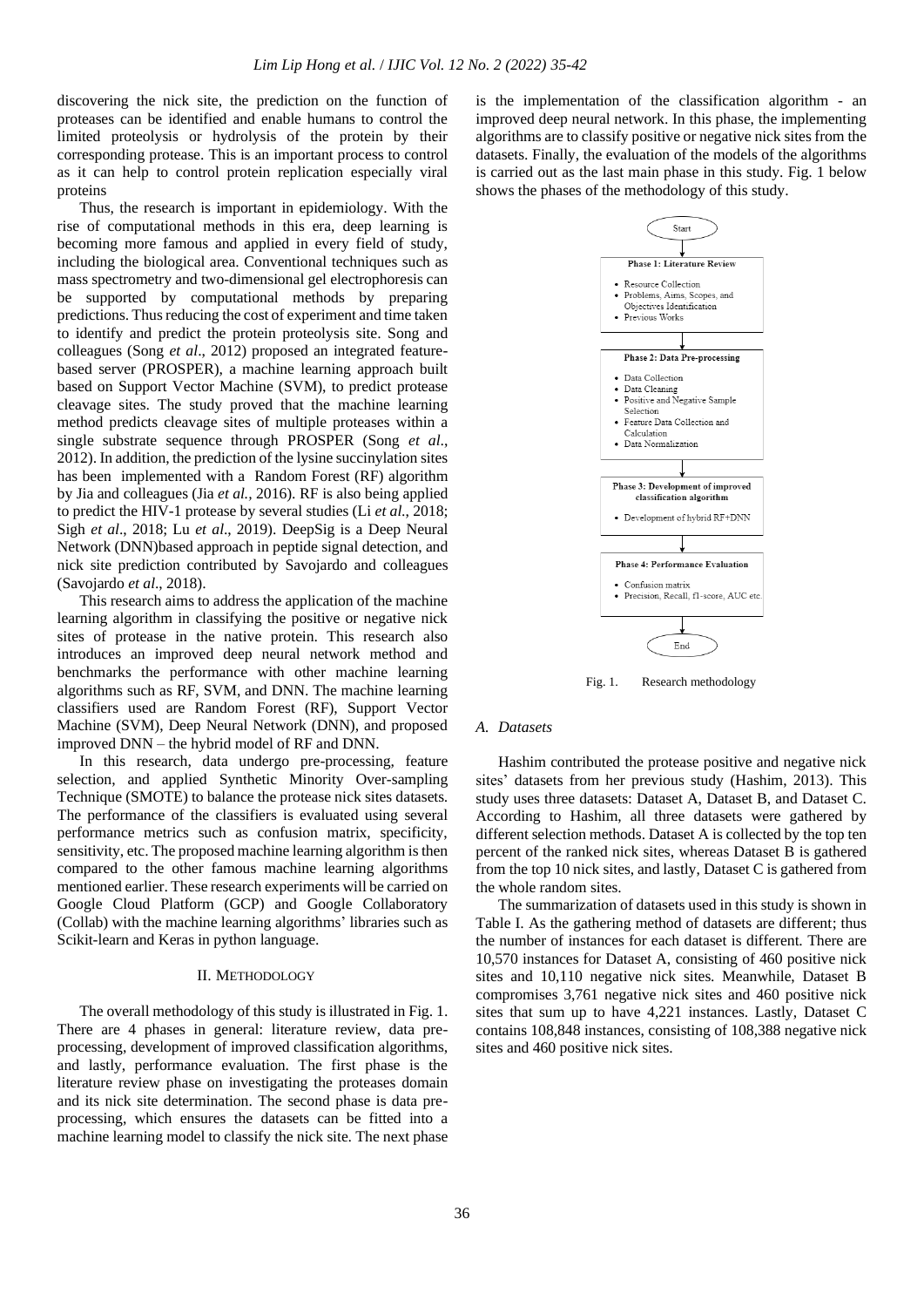| <b>Dataset</b> | <b>Positive</b><br><b>Nick Sites</b> | <b>Negative</b><br><b>Nick Sites</b> | <b>Total</b> |  |
|----------------|--------------------------------------|--------------------------------------|--------------|--|
| А              | 460                                  | 10,110                               | 10,570       |  |
| в              | 460                                  | 3,761                                | 4,221        |  |
|                | 460                                  | 108,388                              | 108,848      |  |

TABLE I. DATASETS' INSTANCES

## *B. Data Preparation*

Data preparation was carried out to remove outliers and noise to fit the dataset into machine learning models. The datasets retrieved in flat-file format were converted to the comma-separated delimiter (CSV) file format. Data cleaning was then executed to remove corrupted data and unnecessary columns. In these datasets, few columns are meaningless as they are not features. The columns proteases identifier, name of the nick site, and its corresponding numbers were removed from the dataset during the data preparation process. Finally, all the datasets were normalized to ensure the accuracy and efficiency of the machine learning models.



Fig. 2. Workflow of the data pre-processing

#### *C. SMOTE Implementation*

Fig. 3 depicts the classification framework for the protease nick site dataset with the implementation of SMOTE. SMOTE was implemented to solve the imbalanced datasets. The imbalanced datasets were proven to affect the efficiency of the machine learning models (Khairuddin, 2019). The undersampling and oversampling methods was not favored among researchers since many meaningful instances are removed. In contrast, the latter approach will cause the classification model to be overfitting. However, this advanced oversampling approach will create new samples for the undercount instances. The oversampled instances are not redundant but just similar. Thus, there is no data redundancy issue in the dataset after SMOTE implementation. First, the datasets were split into training and testing sets, with the ratio of

80:20, followed by SMOTE implementation on training sets. The objective of SMOTE is to evaluate the prediction from the training sets, and thus the testing sets must be original and did not need any modification. Table II below shows the summary of samples for datasets A, B, and C before and after SMOTE implementation for handling class imbalance.



Fig. 3. Classification framework of the protease nick site datasets with SMOTE implementation.

In Table II, a noticeable change to the datasets is the counts of the instances are in the balance amount after SMOTE implementation. Then, the datasets are ready to fit into the machine learning algorithms for training and testing purposes.

TABLE II. DATASETS' INSTANCES BEFORE AND AFTER SMOTE IMPLEMENTATION

| <b>Training</b><br><b>Dataset</b> | <b>Before</b>                        |                                      | After                                |                                      |  |
|-----------------------------------|--------------------------------------|--------------------------------------|--------------------------------------|--------------------------------------|--|
|                                   | <b>Positive</b><br><b>Nick Sites</b> | <b>Negative</b><br><b>Nick Sites</b> | <b>Positive</b><br><b>Nick Sites</b> | <b>Negative</b><br><b>Nick Sites</b> |  |
| А                                 | 372                                  | 8.084                                | 8084                                 | 8084                                 |  |
| В                                 | 369                                  | 3,007                                | 3007                                 | 3007                                 |  |
| C                                 | 366                                  | 86,712                               | 86,712                               | 86,712                               |  |

#### *D. Machine Learning Models*

Three machine learning classifiers methods RF, SVM, and DNN, have been applied in this study to identify positive nick sites in the native protein. An improved deep neural network proposed by the research and its performance will be compared with the previously mentioned machine learning algorithms. The following figures represent the architecture of machine learning algorithms, starting from RF (Fig. 4), SVM (Fig. 5), DNN (Fig. 6), and Hybrid RF+DNN (Fig. 7).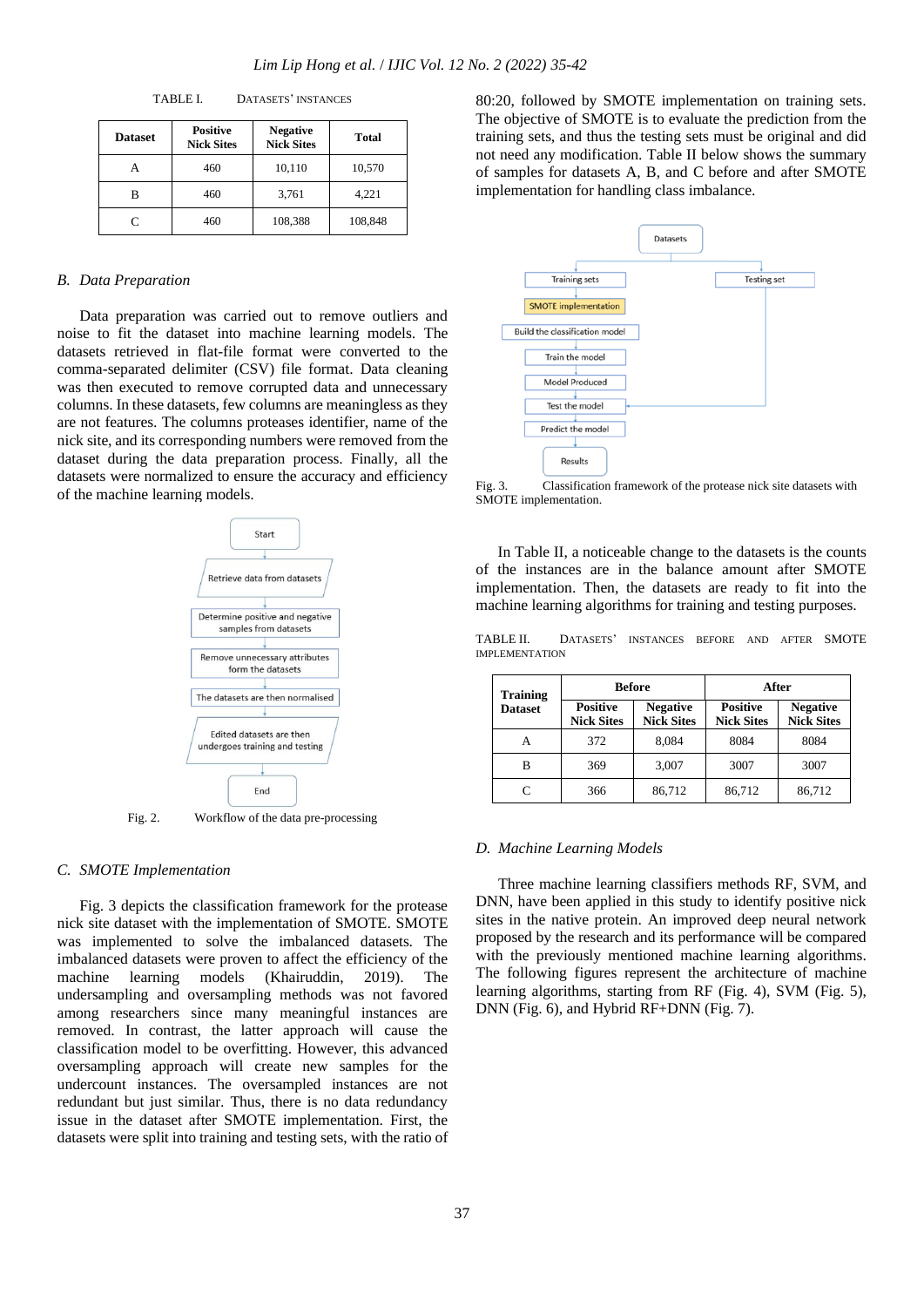

Fig. 7. The hybrid model of Random Forest and Deep Neural Network Architecture

RF is a supervised learning machine learning algorithm used in classification and regression. The RF ensemble learning approach unites groups of "weak learners" to form "strong learners", metaphor a collection of trees to form a forest. In this study, the machine learning model was constructed with the aid of the library Scikit-learn. The crucial parameters of RF are the number of trees in the forest and the number of random features considered for the best split. The Python language library's terms are represented by "n\_estimators" and "max\_features" respectively. The values of "n\_estimators" normally applied are 16, 64, 100, 200, and 500, whereas the value of "max\_features" is 5, which approximate to square roots of the 30 features in the datasets. In this study, 200 "n\_estimators" and 5 "max features" are applied to investigate the presence of positive nick sites in the native protein. The values of the parameters used are decided from the best results of the parameter tuning process.

SVM is a supervised learning algorithm used for classification and regression as its high potential in the high level of generalization. SVM works by finding the hyperplane, the decision boundaries that help classify the data points. SVM can take low-dimensional input space data and transform it into high-dimensional data with a kernel function. The Radial Basis Function (RBF) kernel is used with SVM to classify the protease substrate data in this research. Similar to RF, the machine learning model was constructed with the aid of the library Scikitlearn. There are two vital parameters to get an ideal SVM model: penalty parameter "C" and parameter "gamma". Parameter "C" controls the sample error's punishment degree; meanwhile, parameter "gamma" depicts the influence of a single training data. As there are no golden rules for both values of parameters, thus various values are applied by the previous researchers. The values of parameter "C" applied from 0.1, 1, 10, 100 to 1000, whereas the values of parameter "Gamma" used are 0.001, 0.01, 0.1, 1, 10, 100, and 1000. This study applies 10 "C" and 10 "gamma" values to identify positive nick sites in the native protein. The values of the parameters used are decided from the best results of the parameter tuning process.

DNN is another popular algorithm that consists of neural network (NN) architecture. It is also called deep learning, which is a subfield of machine learning. NN has the building block neurons that are interconnected to make up layers in the network. There are two layers in NN there are input layer and the output layer. The input layer perceives the input to feed into the network, whereas the output layer propagates the information as the final output. The NN is called "deep" when there is/are extra hidden layer(s) in between of input layer and output layer. The hidden layer consists of numerous hidden neurons that connect the input neuron and output neuron. The presence of the hidden layer enabled NN to learn more "deeply," especially for the high dimensional data.

Since the machine learning model is more complex than RF and SVM, many parameters must be tuned. However, similar to previous machine learning models, there are two crucial parameters of DNN, which are the number of layers and the number of neurons in each layer. Several studies concluded that the ideal number of hidden layers is two if compared to one, three, or more (Li *et al*., 2019). However, there are no golden rules on the number of neurons in each layer. An input layer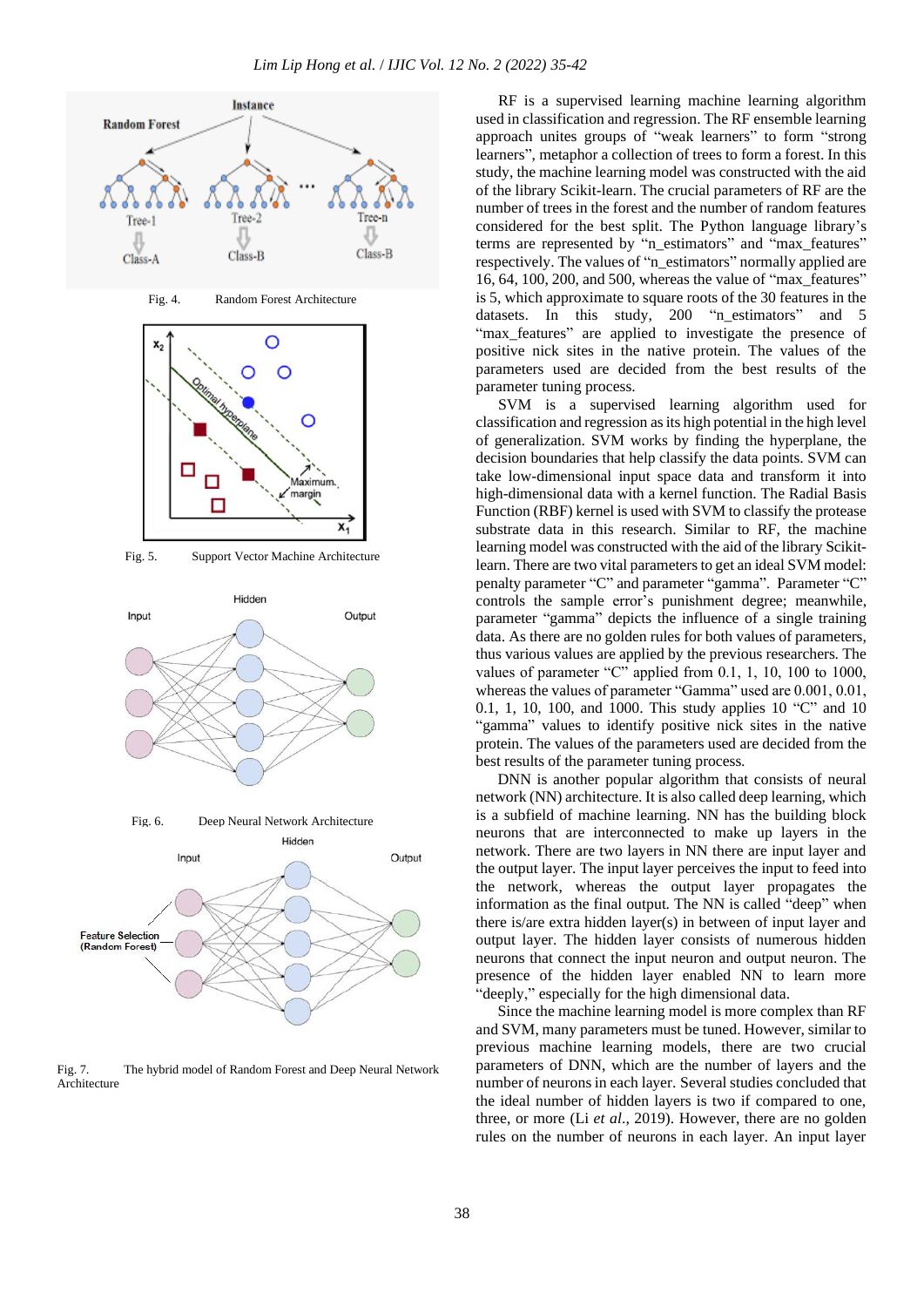with 30 neurons constructs the proposed model in this study (as there are 30 features), followed by 2 hidden layers with 10 neurons and an enclosure with an output layer with a neuron.

There are numerous parameters to be considered to build an ideal model of DNN, such as activations functions, dropout, batch size, epochs, optimizer, and loss function. An activation function is a function that maps the input nodes to the output nodes with the unit's activation (Imdad *et al*., 2018). Meanwhile, the dropout value is a preventive approach to overfitting problems by randomly assigning zero to a unit out during the training process. The batch size is the number of data fed into modal in each computation, and epochs represents an iteration over the entire training data provided and calculate the weights and biases of the neural network. DNN also applied an optimizer to enhance the performance by tuning parameters and the loss function to measure the actual and the predicted value. In this study, the activations functions used are ReLu in hidden layers and sigmoid for the output layer. The dropout value was fixed at 20% with batch size 16. Epochs were set for 1000, and the Adam optimizer was employed. The values of the parameters used are decided from the best results of the parameter tuning process.

The proposed machine learning algorithm is expected to reduce time execution and enhance the accuracy of the proposed model. The algorithm is built based on the dimensionality reduction concept. Although some features will be lost throughout the process of dimensionality reduction, however in return, that training time has been saved as well as computational resources. Thus, the overall performance of the algorithms had drastically improved. Besides overcoming the curse of dimensionality, the algorithm also gets rid of the problem of overfitting. However, the proposed algorithm unlike the typical dimensionality reduction method that finds a new combination of new features, the improved algorithms keep the most important features and remove redundant features through the RF algorithm implementation. The hybrid framework initiates with the RF algorithm in finding the most important feature by ranking 30 features available through feature importance score. The threshold of feature importance score is 0.035, which means that the feature that scores above the threshold is considered necessary and labelled as a selected feature. The set features are then built up a new dataset, namely a feature-selected dataset (apply to all three datasets in use). The feature-selected datasets are then fit into the DNN model to undergo the training process. Table III illustrates the datasets' features before and after the feature selection process.

TABLE III. DATASETS' FEATURES BEFORE AND AFTER THE FEATURE SELECTION PROCESS

| <b>Dataset</b> | <b>Before Feature</b><br><b>Selection</b> | <b>After Feature</b><br><b>Selection</b> |  |  |
|----------------|-------------------------------------------|------------------------------------------|--|--|
|                | 30                                        | 14                                       |  |  |
| в              | 30                                        | 10                                       |  |  |
|                | 30                                        | 15                                       |  |  |

From Table III, the feature-selected dataset A had reduced its features from 30 to 14, whereas the feature-selected dataset B only left one-third out of 30 features which is important. For

feature-selected dataset C, half of the features with a total of 30 had been filtered, left 15 important features. As the proposed algorithms had reduced the data dimensionality (number of features), and thus the training process will speed up due to fewer features being fd into the algorithm. Due to the time constraint, the researcher carried out the parameter tuning process for the machine learning algorithms only (RF, SVM, and DNN). As the improved deep neural network makes use of RF and DNN, and both algorithms had been tuned before the classifier was trained, the researcher takes the assumption that the tuned parameters are satisfied, and they are also applicable to the hybrid model.

## *E. Performance Measurement*

In most studies, the golden rule for the performance measure matrix used is the model's accuracy. Since the datasets applied are imbalanced, it is not suitable to use accuracy as the matrix, although SMOTE oversamples it. To replace the accuracy matrix, the ideal matrices used are confusion matrices, and from the confusion matrices able to deduce other performance matrices such as specificity, recall, precision, etc. Table IV tabulated the information of the confusion matrix.

TABLE IV. CONFUSION MATRIX

| Actual          | <b>Predicted</b>      |                       |  |  |
|-----------------|-----------------------|-----------------------|--|--|
|                 | <b>Negative Class</b> | <b>Positive Class</b> |  |  |
| <b>Negative</b> | <b>TN</b>             | FP                    |  |  |
| <b>Positive</b> | <b>FN</b>             | TP                    |  |  |

A confusion matrix is a matrix that describes the output and the complete model's performance by depicting the instances whether they are correctly and incorrectly labeled. As tabulated, there are four terminologies used in the confusion matrix: true negative (TN), false negative (FN), false positive (FP), and true positive (TP). The definition of the terms is described in the following:

- **TN**: The predicted instances are NO and the actual output is also NO.
- **FN**: The predicted instances are NO and the actual output is YES.
- **FP**: The predicted instances are YES and the actual output is NO.
- **TP**: The predicted instances are YES and the actual output is also YES.

Area Under Curve (AUC) represents the area under plot specificity versus sensitivity curve at different points. Specificity is the measurement of the distribution of actual negatives that are correctly identified, while sensitivity is the distribution of true positives that are correctly identified. Precision is used to express the number of actual positive results divided by the number of positive results predicted by the classifier, while recall is used to represent the number of actual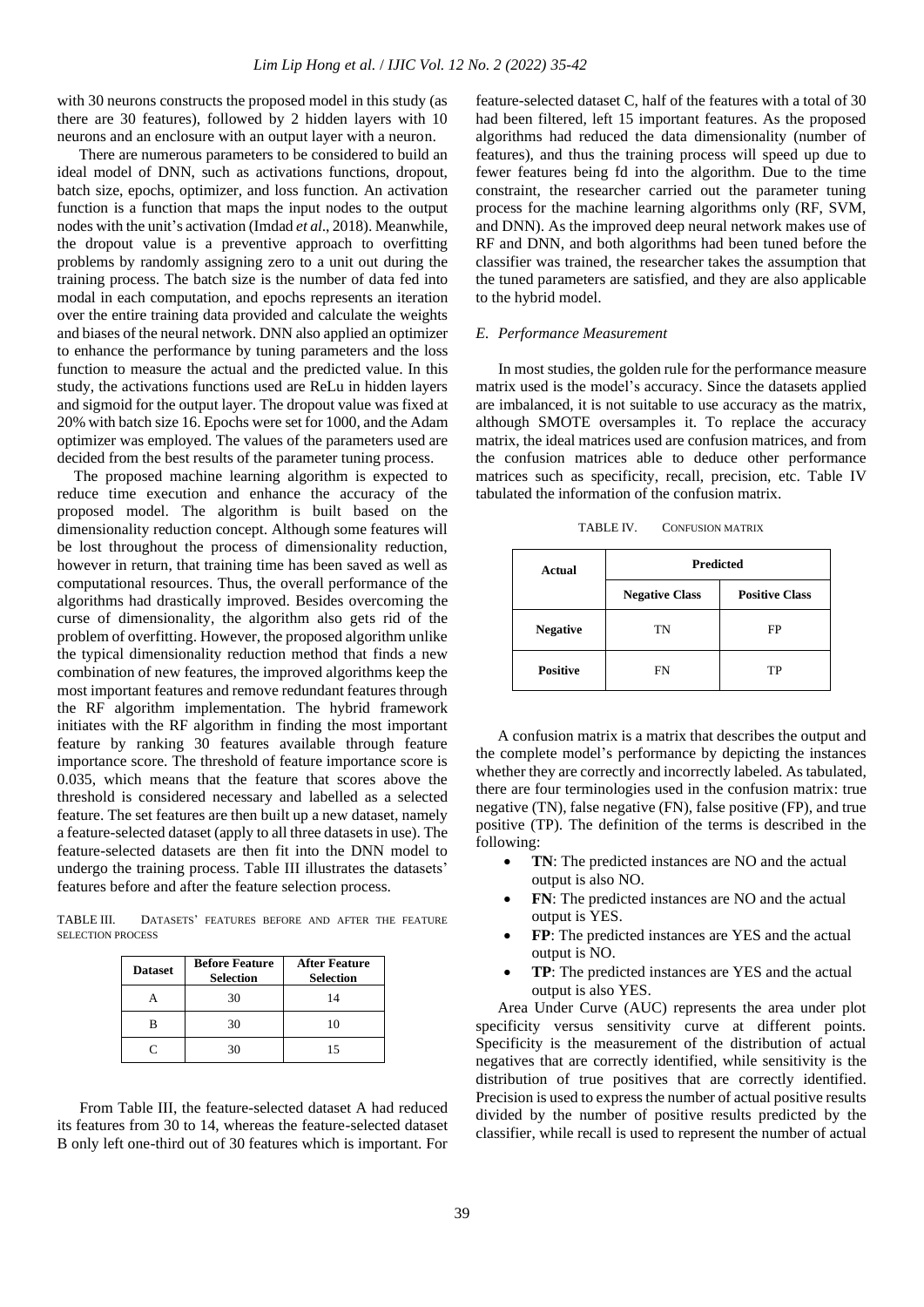positive results divided by the number of all samples that should have been identified as positive.

F1-score is the harmonic mean between recall and precision. F0.5-score is another F-measure that emphasizes the importance of precision and lowers the importance of recall, whereas F2-score is another F-measure that emphasizes the importance of recall and lowers the importance of precision. In this research, there are few F-score (F0.5-score, F1-score, and F2-score) in use. However, there is no golden rule on which Fscore is the best. The performance of each classifier determines the best F-score for each case. If the score of the classifier for precision and recall are slightly balanced, F1-score is the best F-score measure for that case. However, if the performance of the classifier is better in precision, thus F0.5-score is the best Fscore measure. F2-score appears as the best F-score measure when the classifier performs well in recall score. The formula of the performance measurement mentioned are listed in the following equation below:

$$
AUC = \frac{(1 + TP - FP)}{2} \tag{1.1}
$$

$$
Precision = \frac{\sum_{i=1}^{m} \frac{TP_i}{TP_i + FP_i}}{m}
$$
(1.2)

$$
Specificity = \frac{\sum_{i=1}^{m} \frac{TN_i}{FP_i + TN_i}}{m}
$$
\n(1.3)

$$
Sensitivity (recall) = \frac{\sum_{i=1}^{m} \frac{TP_i}{TP_i + FN_i}}{m}
$$
 (1.4)

$$
F1-score = \frac{2 \times Precision \times Recall}{Precision + Recall}
$$
 (1.5)

$$
F0.5 - score = \frac{1.25 \times Precision \times Recall}{0.25 \times Precision + Recall}
$$
 (1.6)

$$
F2 - score = \frac{5 \times Precision \times Recall}{4 \times Precision + Recall}
$$
 (1.7)  
III. RESULTS AND DISCUSSION

The results of the data preparation are obtained. Data preprocessing had removed the unnecessary columns as mentioned in the methodology. In the end, the dataset is well-prepared, leaving 30 features and a class. After SMOTE implementation, the prediction results for each machine learning classifier are tabulated in Table V. The performance of the four classifiers is evaluated to seek the most performed classifier for each dataset and the overall performance. In Table V, the F-score does not specify which type of F-score. F1-score may not be the best Fscore for the classifier in the dataset. It might be the F0.5-score or F2-score is the best for the case. Thus, the F-score refers to the best F-score in that case.

TABLE V. CLASSIFICATION RESULTS FOR RF, SVM, DNN, AND HYBRID RF+DNN

| <b>Classifi</b><br>er                   | Dat<br>aset   | Precisi<br>on $(\% )$ | Recall<br>(%) | <b>F-score</b><br>(%) | <b>AUC</b> | <b>Confusion</b><br><b>Matrix</b>           |
|-----------------------------------------|---------------|-----------------------|---------------|-----------------------|------------|---------------------------------------------|
| <b>SVM</b>                              | A             | 0.18                  | 0.27          | 0.25                  | 0.61       | [1920 106]<br>$\sqrt{64}$<br>2411           |
|                                         | B             | 0.86                  | 0.35          | 0.67                  | 0.67       | 5 <sub>1</sub><br>$\sqrt{1749}$<br>[59 32]  |
|                                         | $\mathsf{C}$  | 0.04                  | 0.88          | 0.47                  | 0.63       | $[$ [21658 18]<br>69<br>2511                |
| RF                                      | А             | 0.23                  | 0.23          | 0.23                  | 0.60       | [1959]<br>671<br>$\sqrt{68}$<br>2011        |
|                                         | B             | 0.68                  | 0.42          | 0.60                  | 0.70       | [[736 18]<br>$[53 \ 38]$                    |
|                                         | $\mathsf{C}$  | 0.04                  | 0.88          | 0.18                  | 0.90       | [[19815 1861]<br>$\lceil 11 \rceil$<br>83]] |
| <b>DNN</b>                              | A             | 0.07                  | 0.60          | 0.24                  | 0.64       | [1469 557]<br>$\lceil 43 \rceil$<br>45]]    |
|                                         | B             | 0.16                  | 0.62          | 0.39                  | 0.60       | [1454 300]<br>135<br>56]]                   |
|                                         | $\mathsf{C}$  | 0.01                  | 0.47          | 0.03                  | 0.59       | [14860 6816]<br>$\lceil 50$<br>44]]         |
| <b>Hybrid</b><br>$RF+DN$<br>$\mathbf N$ | A             | 0.07                  | 0.64          | 0.25                  | 0.64       | [1323 703]<br>$\sqrt{32}$<br>56]]           |
|                                         | B             | 0.19                  | 0.64          | 0.43                  | 0.65       | [1499 255]<br>133<br>58]]                   |
|                                         | $\mathcal{C}$ | 0.01                  | 0.53          | 0.03                  | 0.58       | [[13619 8057]<br>$\lceil 44 \rceil$<br>50]] |

AUC is an ideal parameter in measuring the result because these parameters measure a classifier's ability to differentiate the class. This study wants to highlight the performance of the classifiers in classifying the functional and non-functional peptidase cleavage sites, which is directly proportional to the AUC scores. It means that the higher the AUC score, the better the model's performance to distinguish the positive and negative nick site.

To summarize the performance of classifier models in table V, the improved DNN classifier is expected to be the best classifier is not achieved. Based on the AUC score, the overall performance for all datasets is the best with the RF classifier. The RF classifiers have obtained 0.60, 0.67, and 0.90 for Datasets A, B, and C, respectively. For SVM, DNN and Hybrid RF+DNN, the AUC value obtained is quite low, which induced the poor classification performance. As for datasets, the best results that are produced by all classifiers is Dataset B. Lastly, the best steps to select the negative samples is by choosing the top 10 sites of the substrate.

In a nutshell, the hybrid RF+DNN algorithm is an alternative machine learning algorithm available in classifying the proteases nick sites. More efforts must be made to achieve the expectation, such as parameter tuning for the improved DNN. This is because this study assumed that the parameters had been tuned during RF and DNN classifier, and there is no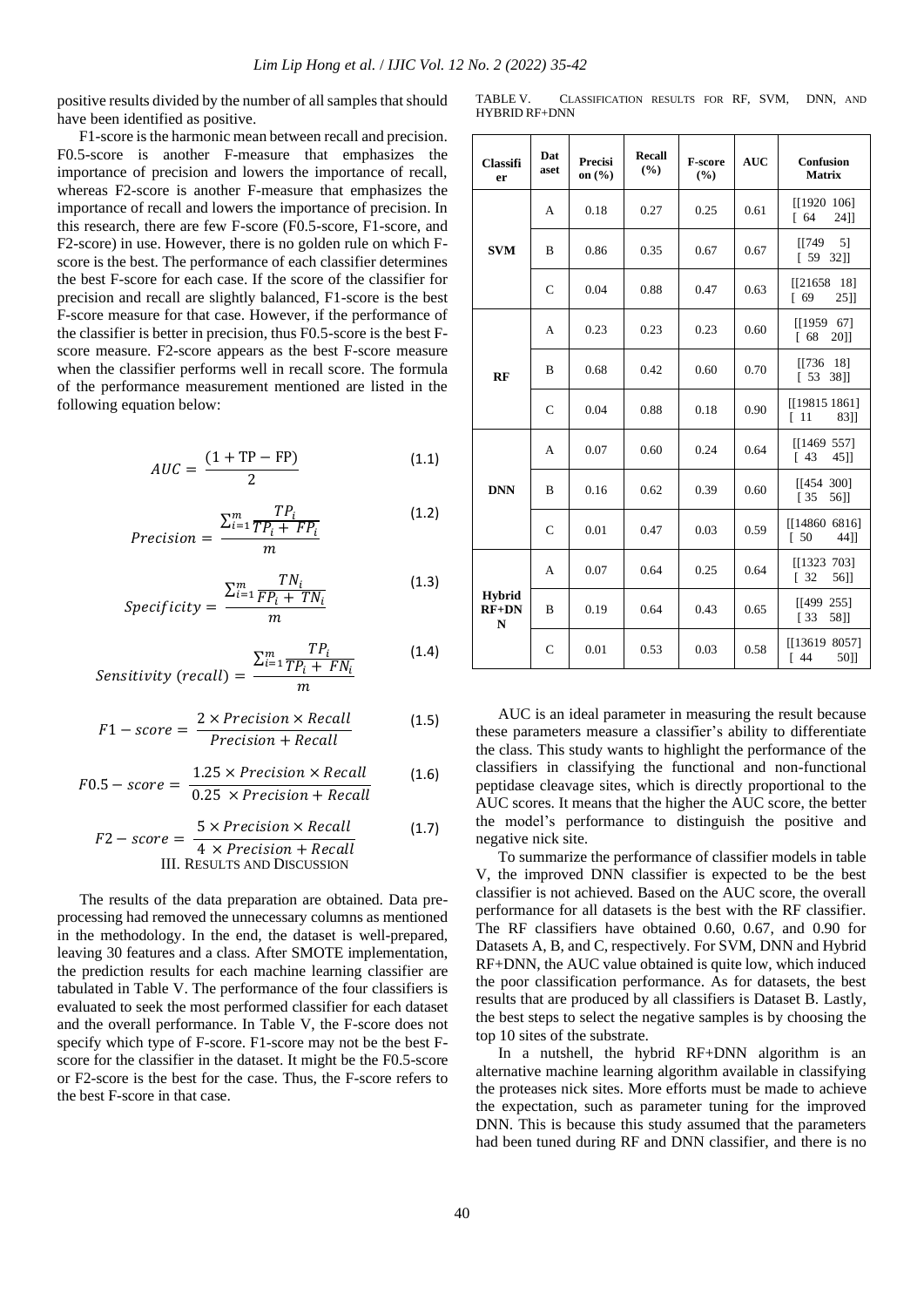need for parameter tuning for an improved DNN classifier. However, the results obtained had rejected the assumptions. The parameter for RF must be tuned again as the purpose are feature selection, and not for classification. Next, the gathered feature-selected and original datasets have different numbers of features, and thus parameter tuning must be carried out again. The feature-selected datasets are only available fitting into classification algorithms after the parameter has been tuned.



Fig. 8. ROC curve of SVM classifier in three datasets A, B, and C





Fig. 10. ROC curve of DNN classifier in three datasets A, B, and C



Fig. 11. ROC curve of Hybrid RF+DNN classifier in three datasets A, B, and C

In conclusion, to generalize the performance of all the classifiers with all the available datasets, RF appears as the best performer, as the algorithm scores higher AUC score in general.

## IV. CONCLUSIONS

In this study, experiments have been performed to seek the ideal parameters for each machine learning classification algorithm. Hybrid RF+DNN algorithms had been implemented to classify the nick site as the outcome of the study. The study was then evaluated by comparing with the other machine learning algorithms such as SVM, RF, and DNN whether the performance is improved. The results from this study can be improved for future research. In the future, more fine-tuning of parameters can be performed to enhance the Hybrid RF+DNN performance. Instead, alternative hybrid algorithms can be introduced to improve the performance of identifying the proteases' nick sites. Besides enhanced machine learning algorithms, and alternative oversampling methods can be applied in the future rather than SMOTE techniques to handle imbalanced datasets. Finally, the latest proteases' nick sites than Hashim's version can be added to the dataset, as there are chances that new nick sites have been identified in recently.

#### ACKNOWLEDGMENTS

The authors would like to express gratitude to the reviewers and editors for helpful suggestions and Universiti Teknologi Malaysia sponsoring this research by the UTM Encouragement Research (Grant Number: Q.J130000.2651.17J51). The study is also supported by the School of Computing, Faculty of Engineering, UTM.